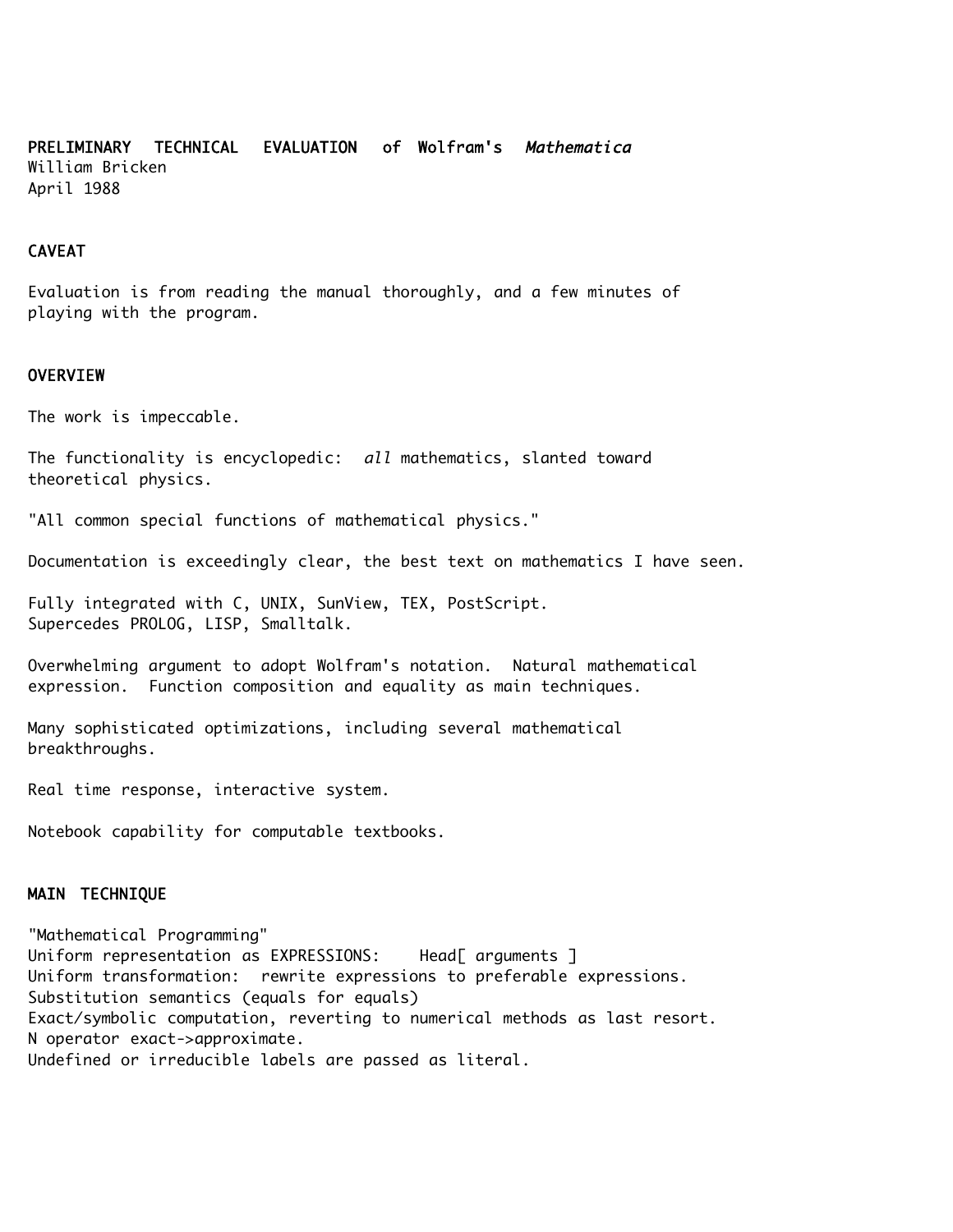### COMMERCIAL ADVANTAGES

Scope and efficiency suggest this tool will be a dominant programming language in the 90's. Architectures can be optimized to the technique.

### MARKET

All scientific computation (the FORTRAN market), all symbolic computation (the AI market), all graphic computation (the CAD market).

# INTEGRATION WITH CAD

Graphics for arbitrary curves, 2D and 3D, with lighting and viewpoint.

Hidden line removal, boxing, ...

We do the display better. It provides symbolic/algebraic description and computation. Animation potential.

#### WEAKNESS

Formal logic (eg Boolean minimization), set theory. Tools for this are built in, but not developed.

Power for computational logic, animation not documented.

Scope of applicability is too much, needs packaging.

# PLOTTING

Exact functions rather than splines.

Specifiable hidden surface removal, shading, mesh, clipping, contours and projections.

### **PROGRAMMING**

Procedural, functional, logical, rulebased, constraint, object-oriented and mathematical techniques fully integrated.

Iteration, recursion, streams/generators, pipes, lambda abstraction, set functions.